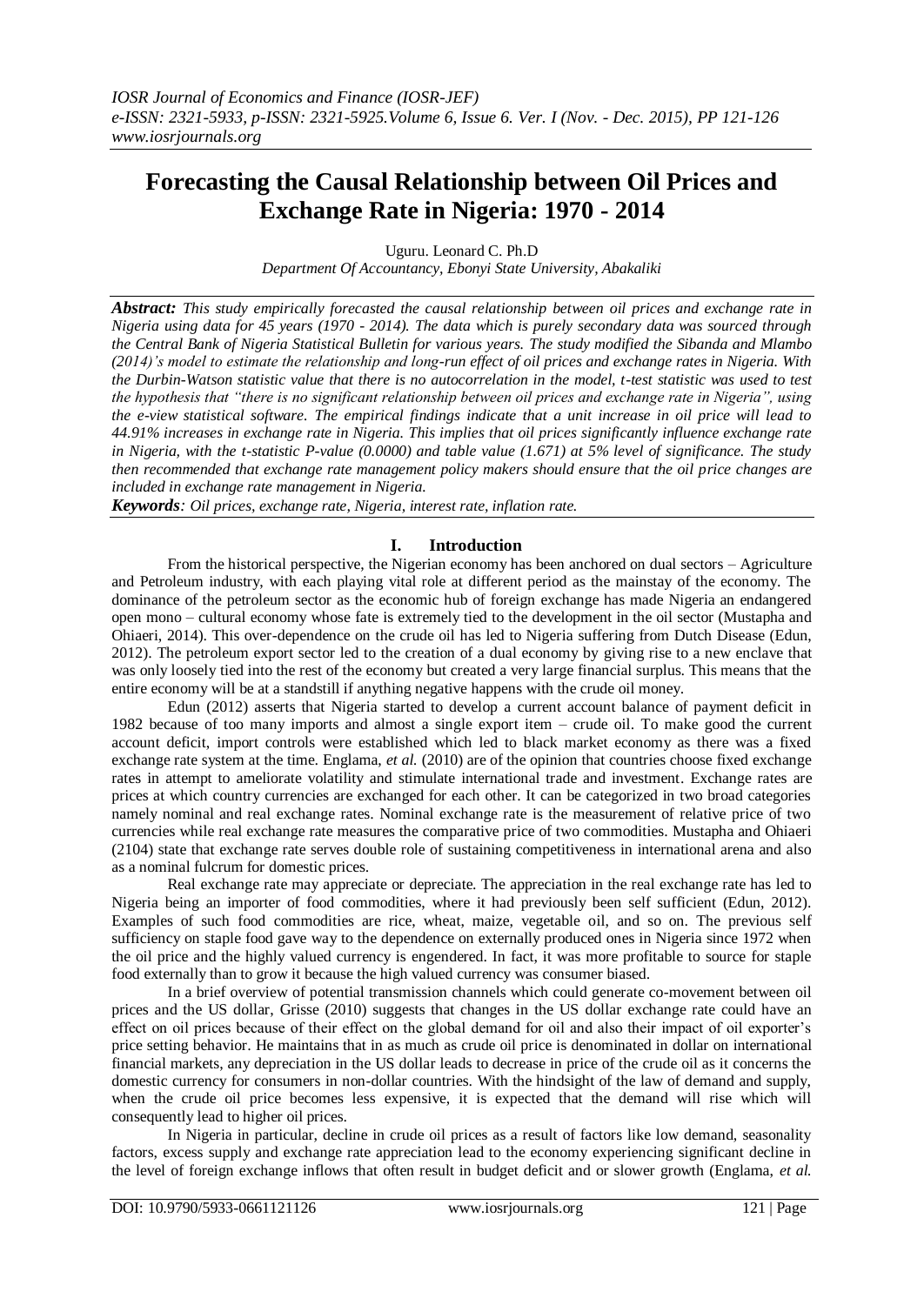2010). A typical example is the oil price surge between 2014 and 2015 that lead to the National Assembly having a disagreement with the Executive on the oil price benchmark in the 2015 budget. Also, Englama, *et al.*  (2010) observe that the price of oil decline from \$147 per barrel in July 2008 to \$41.4 at the end of December 2008. Before the global financial crises, the price of crude oil was high, exchange rate was stable but the emergence of the crisis saw a crash in the crude oil price and the exchange rate fall by more than 20 percent.

From the foregoing therefore, the objective of this study is to ascertain the correlation between the crude oil prices and exchange rate in Nigeria between 1970 and 2014. The paper is organized as follows: This introduction is followed by Section 2 that reviews the relevant literature, Section 3 reviews empirical studies, Section 4 explains the methodology and develops the empirical model, and the result was presented and discussed in Section 5 while Section 6 discussed the conclusion and policy implications.

## **II. Review Of Relevant Literature**

Crude oil came to limelight as a foreign exchange earner for Nigeria in 1958 as a result of the discovery of the first oil well in Oloibiri in 1956. Before then, agricultural products were the mainstay of Nigeria economy. The discovery of crude oil in the country led to what is today called the "Dutch Disease" (Edun, 2012). This means that the focus of the economy tilted towards crude oil to the detriment of manufacturing and agricultural sectors that had hitherto been sustaining the developmental stride in the country.

The overthrow of tradable commodities (agricultural produce) by the non-tradable commodities poses great challenge for monetary and fiscal policy coordination and for exchange rate management (Mustapha and Ohiaeri, 2014). For instance, as a monolithic economy, Nigeria remains a prey in the hands of the unsteady international crude oil prices.

The fluctuations in the crude oil prices have different effects on different countries depending on whether the country is an oil producer or otherwise. For instance, higher oil prices imply higher revenues for oil producers and lower savings in oil-importing countries (Grisse, 2010). On that note, Kilian, Rebucci and Spatafora (2009) regress the external balances of crude oil producing countries and oil importing countries on oil price shocks. Their findings indicate that crude oil price shocks goes together in the same direction with a deterioration in the crude oil trade deficit of some sampled oil importing countries like the United States, Japan and Euro Area; even though that the intensity of the effect depends on the kind of oil price shock considered such as shocks to oil supply, aggregate demand and oil-specific demand (Grisse, 2010). Higgins, Klitgaard and Lerman (2006) argue that not minding the fact that dearth availability of relevant data makes it inherently difficult to know for sure where crude oil exporters' savings are invested, greater percentage of the profits of oil exporters during the oil boom directly or indirectly ended up financing the United States current account deficit.

The reason for the above may be attributed to the backdrop that as the price of oil is mostly denominated in dollar and as the price of oil increases, more US dollars will be demanded oil importers to facilitate their payments.

The effect of crude oil prices on exchange rate can be seen from two points of view namely – demand and supply viewpoints. From the supply viewpoint, Nikbakht (2009) opines that the rise in oil prices impact negatively on production activities. And crude oil being one of the major raw materials in production is at a position that any increase in its price will consequently increase the cost of production of non-tradable goods.

The final outcome then will be an appreciation of exchange rate as a result of the consequential rise in the prices of non-tradable goods (Sibanda and Mlambo, 2014). On the other hand, from the demand viewpoint, the exchange rate is affected indirectly as a result of its association with disposable income (Nikbakht, 2009). Therefore, the disposable income of consumers of the crude oil will definitely decrease when the oil price increases. Sibanda and Mlambo (2014) aver that this scenario will reduce the demand for non-tradable goods resulting in the fall in their prices and finally depreciating the exchange rate.

For Grisse (2010), oil prices and exchange rates seem to have been negatively associated in recent years (2003-2008). Within this period, the world experiences oil price boom and financial crisis and dollar appreciation (depreciating) was related with lower (higher) oil prices. Honohan and Lane (2003) observe that depreciation of exchange rate had led to the dramatic increase in the naira price of imports, which should have discouraged imports. Meanwhile, a more flexible exchange rate was once more introduced to the economy in Nigeria in 1999.

# **III. Review Of Empirical Studies**

Plethora of literature abounds on the crude oil price and exchange rate behavior in the developing economies and also in the oil producing and oil importing countries. Some of them are reviewed in this section of the study in chronological order.

Dawson (2004) examines the effect of oil prices on exchange rate using Dominican Republic as a case study. The study uses a multiple regressions model to test the hypothesis formulated. Unique data was generated from the Central Bank of the Dominican Republic. The result indicates that as the price of oil that the country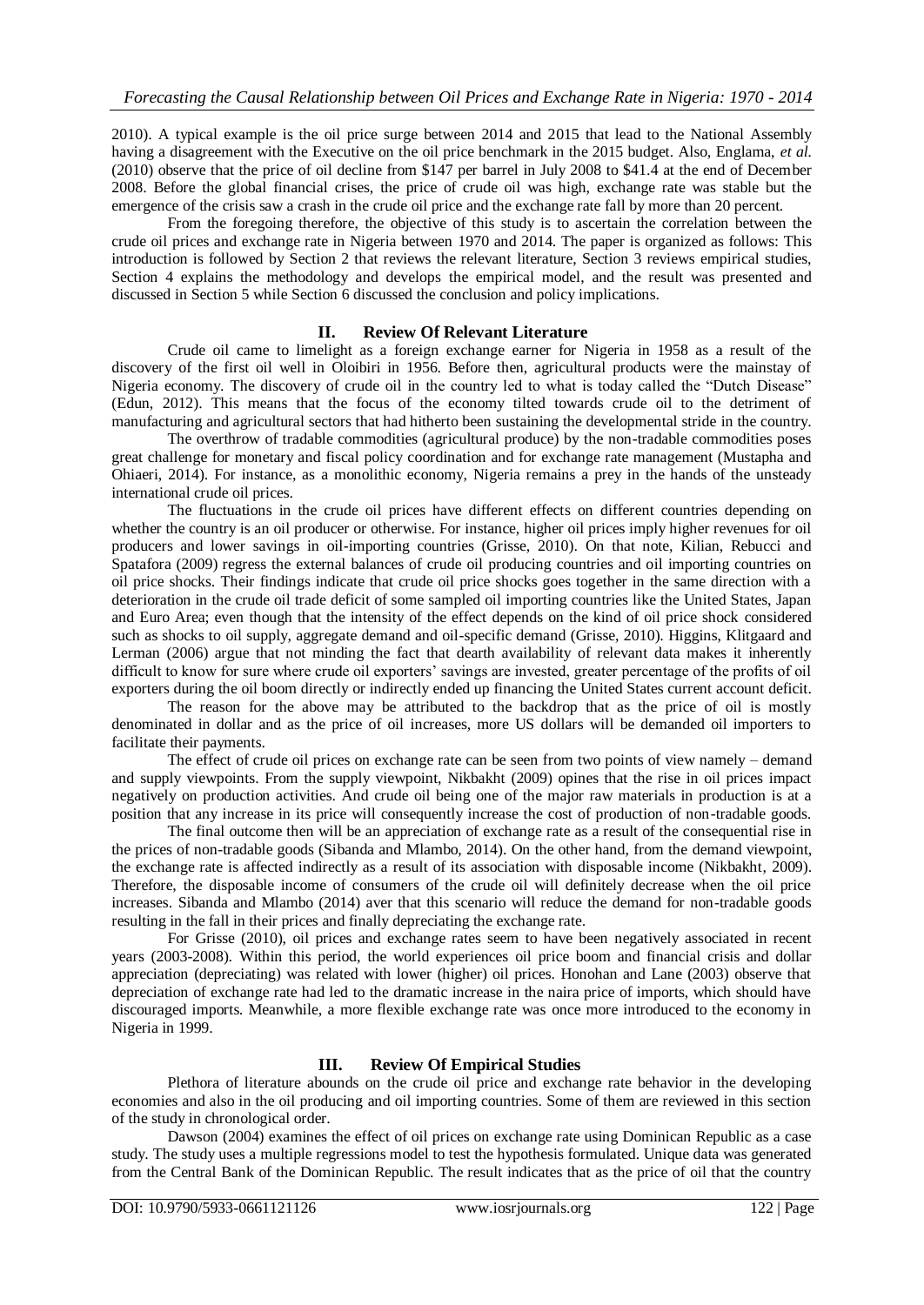imports increases, the exchange rate also increases. It was recommended that the Dominican Republic should consider decreasing its dependency on imports. This, the study suggested could be achieved through sourcing for alternative energy source and reducing its dependence on oil and oil products.

Rautava (2004) assess the link between oil prices and real exchange rate in Russia. Using vector autoregressive (VAR) model and co-integration techniques, the study reveals that there was a significant influence of oil price and exchange rate fluctuation on the Russian economy both at the long-run and short-run conditions.

Olomola (2006) examine the effect of the oil price shock and aggregate economic activity in Nigeria. The variables used were domestic money supply, real oil price, inflation rate, real exchange rate, and real GDP, proxied by industrial production index. Using a VAR model with quarterly data for the period 1970 – 2003, the findings indicate that oil price do significantly influence real exchange rate but not on inflation and output in Nigeria. The study concludes that a rise in crude oil price leads to wealth effects with attendant real exchange rate appreciation and increases the demand for non-tradable goods, a situation that would result in "Dutch Disease".

Habib and Kalamova (2007) examined the impact of real oil price on real exchange rate of oil producing countries using Norway, Russia and Saudi Arabia as sample. The findings show that while there are no significant impact of real oil price on the real exchange rates in Norway and Saudi Arabia, that in Russia, the long-run impact exists.

Harri, Nalley and Hudson (2009) examine the price relationship through time of the primary agricultural commodities, exchange rates, and oil prices. Using overlapping time periods, the co-integration technique was employed to ascertain the relationship between prices and fluctuations in the strength of the link between markets over time. The result shows that exchange rates do not contribute in the linkage of prices through time. The paper then recommends that policy action that result in fostering or altering the current renewable fuel standard mandates is expected to consider their effect on these on these markets.

Aliyu (2009) investigated the effect of oil price shock and real exchange rate volatility on the real gross domestic product (GDP) in Nigeria. The study employed the Johansen VAR – based co-integration technique on a quarterly data for the period of 1986 to 2007. The result showed both long-run and short-run effect. Therefore, diversification of the economy and infrastructural diversification were recommended.

In a study by Englama, Duke, Ogunleye and Isma'il (2010), attempt was made to examine the effects of oil price volatility, demand for foreign exchange, and external reserves on exchange rate volatility in Nigeria using monthly data for the period 1999-2009. The study reaffirms the direct nexus between oil price changes and exchange rate fluctuations, and then recommends that the demand for foreign exchange should move in consonance with the volatility in crude oil prices bearing in mind that Nigeria's economy is oil dependent.

Grisse (2010) investigates the relationship between oil prices and the US dollar nominal effective exchange rate using a structural model that is fully identified by exploiting the heteroskedasticity in the data, following Rigobon (2003). The findings revealed that higher crude oil prices depreciate the dollar both in the short run and over longer horizons. Also, US short term interest rates explain much of the long run variation in oil prices and dollar exchange rate.

Ferraro, Rogoff and Rossi (2011) investigate whether oil prices have a reliable and stand out-of-sample relationship with the Canadian/US dollar nominal exchange rate. The findings suggest that oil prices can predict the Canadian – US dollar nominal exchange rate at a daily frequency, in the sense of having a stable out-ofsample relationship. However, the predictive ability is not evident at quarterly and monthly frequencies. With the Kilian and Vigfusson (2009) as the base to consider two models aimed at modeling potentially important non-linearities in the oil price – exchange rate relationship. The study further suggests that a study should be carried out to find whether the Canadian – US dollar exchange rate respond to demand or supply shocks to oil prices.

Adelowokan (2012) made analytical attempts to determine the precise channel of exchange rate passthrough in Nigeria. The study employed the interest rate and inflation rate channels and used a distributed lag model that incorporates the first order lag of exchange rate. The results indicate that it is only previous exchange rate of naira in relation to the U.S dollar that pass-through interest rate in Nigeria between 1970 and 2010, while neither current exchange rate of naira nor previous exchange rate of naira vis-a-vis U.S dollar pass-through inflation rate in Nigeria between 1970 and 2010. The paper then recommends that the concerned monetary authority should at all time guide the fluctuation of exchange rate volatility in the economy considering its transitory shock effects on macroeconomic prices in Nigeria.

Ugwuanyi and Onyeka (2012) examined the impact of exchange rate volatility on economic growth in Nigeria, using a 25-year data (1987 – 2011). The findings show that exchange rate volatility had positive and non-significant impact on Nigeria's gross domestic product growth rate. They then recommends re-thinking of exchange rate management in Nigeria and re-diversification of the Nigeria economy which is presently oil dependent to sectors that will attract foreign exchange earnings.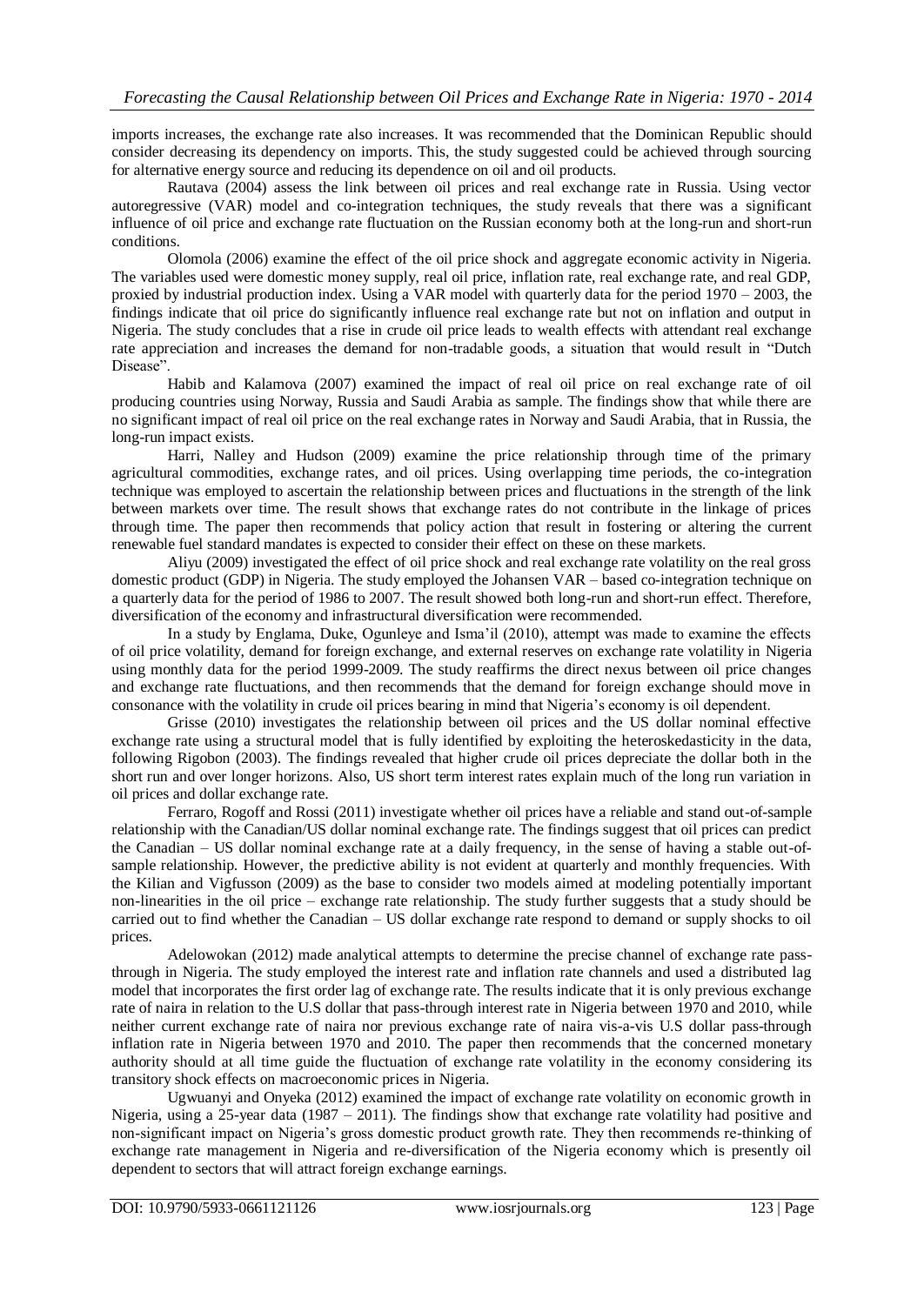Edun (2012) used a case study of Dutch Disease to assess the impact of expanding oil revenues on non-oil sectors of the Nigeria economy, taking the agricultural sector as the non-tradable sector. The study employed annual time series data from 1960 to 2010. The findings revealed variations in agricultural output explained majorly by own shock followed by a quantity of oil in the short run while the real exchange rate explained more than own shock in the long run. This confirms that real exchange rate and quantity of oil are an important source of variation in agricultural production in Nigeria. The study recommends that the government of Nigeria should prioritize agricultural sector again with more sense of responsibility and strong effort in reducing the impact of corruption on the implementation of policies.

Mustapha and Ohiaeri (2014) explain the impact of selected macroeconomic variables (money supply, interest rate differentials and external reserves) on exchange rate dynamics by employing econometric models of Vector Error Correction Model. The findings reveal that an increase in oil price leads to real appreciation of the naira, while money supply  $(M_2)$  growth and rise in real interest rate differentials undermine real naira/dollar rate. The paper recommends the diversification of the Nigerian economy.

Ani, *et al.* (2014) investigates the causal relationship between oil prices and key macroeconomics variables in Nigeria in a multivariate framework using time series data from 1980 to 2010. The study adopted Granger causality and ordinary least square to test the hypothesis. The findings indicate that there is a positive but insignificant relationship between oil price and the Nigerian GDP.

Shafi, *et al.* (2015) examine the impact of exchange rate volatility and oil prices fluctuations on economic growth in France based on annual data for forty years. Engle Granger results indicate that relationship is significant in the long run in France. Also, foreign direct investment and import of the country has significant positively related to the exchange rate while the exports and other factors has negatively related to the real effective exchange rate.

### **IV. Methods And Model Specification**

This study investigated the causal relationship between exchange rate and other explanatory variables like oil prices, interest rates and inflation rates. The study adopted a time series research design hence times series data from 1970 to 2014 was employed. The data which is purely secondary data was sourced through the Central Bank of Nigeria Statistical Bulletin for various years. The annual data of the variable were denominated in US dollar.

The study is going to follow Sibanda and Mlambo (2014) to estimate the causal relationship between exchange rate and oil prices in Nigeria. Sibanda and Mlambo (2014) used the modified model of Aziz (2009) to estimate the long run effects of nominal exchange rate and oil prices using monthly data at levels as follows:

 $NEXC = f(OP, INT)$  ... 1 Where, the nominal exchange rate (NEXC) is a function of oil prices (OP) and interest rates (INT). This study modifies the Sibanda and Mlambo (2014)'s model hence the following model:

 $REXR = f(OPR, INTR, INFR)$   $\ldots$  2 Where, REXR is the real exchange rate , OPR is the oil prices in US dollar, INTR is the interest rate while INFR is the inflation rate for the various years. So, the econometric model is given below as:

 $REXR = \beta_0 + \beta_1OPR + \beta_2INTR + \beta_3INFR + \mu$  ... 3 Where  $\beta$  is a constant and  $\mu$  is the stochastic error term. Using annual data, this model tried to ascertain the causal relationship between real exchange rate and other selected variables (oil prices, interest rates and inflation rates) in Nigeria.

#### **V. Result And Discussions**

The annual data for the selected variables for the study were analyzed using the e-views statistical package and the result was as shown in the table below.

| <b>Table 1: Regression Result</b>                   |             |            |             |        |  |  |
|-----------------------------------------------------|-------------|------------|-------------|--------|--|--|
| Dependent Variable: REXR                            |             |            |             |        |  |  |
| Method: Least Squares                               |             |            |             |        |  |  |
| Date: 08/07/15 Time: 16:49                          |             |            |             |        |  |  |
| Sample(adjusted): 1971-2012                         |             |            |             |        |  |  |
| Included observations: 42 after adjusting endpoints |             |            |             |        |  |  |
| Variable                                            | Coefficient | Std. Error | t-Statistic |        |  |  |
|                                                     |             |            |             | Prob.  |  |  |
| $\mathcal{C}$                                       | $-167.2685$ | 30.14643   | -5.548535   | 0.0000 |  |  |
| LOG(OPR)                                            | 44.90876    | 8.692377   | 5.166454    | 0.0000 |  |  |
| LOG(INTER)                                          | 29.53725    | 12.87997   | 2.293270    | 0.0275 |  |  |
| DLOG(INFR)                                          | 3.078782    | 4.332146   | 0.710683    | 0.4816 |  |  |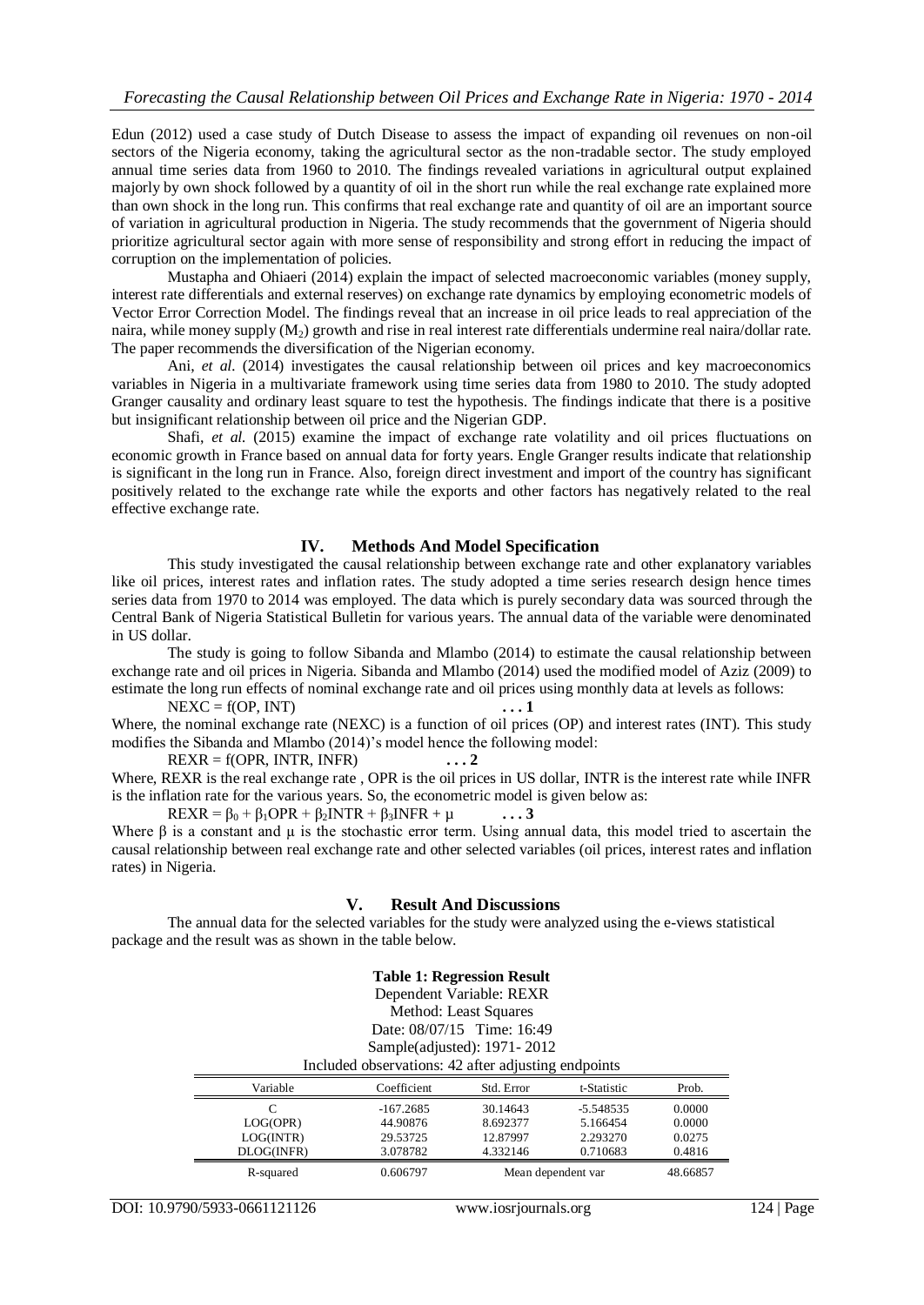*Forecasting the Causal Relationship between Oil Prices and Exchange Rate in Nigeria: 1970 - 2014*

| Adjusted R-squared<br>S.E. of regression | 0.575755<br>40.11192 | S.D. dependent var<br>Akaike info criterion | 61.58357<br>10.31162 |
|------------------------------------------|----------------------|---------------------------------------------|----------------------|
| Sum squared resid                        | 61140.71             | Schwarz criterion                           | 10.47711             |
| Log likelihood                           | $-212.5440$          | F-statistic                                 | 19.54740             |
| Durbin-Watson stat                       | 0.274209             | Prob(F-statistic)                           | 0.000000             |

Source: Author's E-view Output

The Table above shows that the P-value for the oil prices (OPR) and interest rate (INTR) are significant while that of the inflation rate (INFR) is insignificant. Also, the Durbin-Watson statistic value (0.27) shows that there is no autocorrelation in the model. The acceptable value for the Durbin Watson Statistic is 2 but it permits a range of  $\pm$  0.2. The Durbin-Watson Statistic of 0.27 falls within the acceptable range, the model is thus, free from autocorrelation and is reliable. The constant or intercept is -167.2685. This implies that when all the model parameters are zero, there will still be a negative effect of -167.2685 on the exchange rate. The coefficient of oil prices (44.90876), was positively signed. This shows that a unit increase in oil prices will lead to 44.90876% increases in exchange rate. The coefficient of interest rate (29.53725), implies that a unit increase in interest rate will exert a corresponding influence of 29.53725% on exchange rate. The coefficient of determination  $(R^2)$  is 0.606797. This indicates that the independent variables specified in the model sufficiently explained about 60.7% variations in the exchange rate.

#### **Test of Hypothesis**

#### *Ho: There is no significant relationship between oil prices and exchange rate in Nigeria.*

To test this hypothesis, we considered the value obtained from the estimation of the model with the table value. The P-value for oil price is 0.0000, which is less than 0.05 and is therefore significant. The t-statistic for the oil price obtained from the estimation is 5.166454. The table value is 1.671 at 5% level of significance. This implies that the oil price significantly influence exchange rate in Nigeria. Therefore at the 5% level of significance, the alternate hypothesis is accepted while the null hypothesis is rejected.

For the F-Statistic, which apart from the  $R^2$  also tells about the overall significance of the model, the value obtained through estimation is 0.000000, while the table value is 2.76. Since the estimated value is lesser than the table value, we reject the null hypothesis and accept the alternate hypothesis that there is a significant relationship between oil prices and exchange rate in Nigeria.

The above findings of the study are collaborated by similar findings of studies conducted by other researchers and scholars before now. For instance, Dawson (2004) finds that as the price of oil that the country imports increases, the exchange rate also increases. The findings of other studies like Englama, Duke, Ogunleye and Isma'il (2010), and Ani, *et al.* (2014) also supported our result that there is a significant relationship between oil prices and exchange rate in Nigeria.

## **VI. Conclusion And Policy Implications**

Oil prices and exchange rates in Nigeria seem to associate closely, and tend to have been positively related for some years now. This study empirically forecasted the causal relationship between oil prices and exchange rate in Nigeria using data for 45 years (1970 - 2014). The study modified the Sibanda and Mlambo (2014)'s model to estimate the relationship and long-run effect of oil prices and exchange rates in Nigeria. With the Durbin-Watson statistic value that there is no autocorrelation in the model, t-test statistic was used to test the hypothesis that "there is no significant relationship between oil prices and exchange rate in Nigeria", using the e-view statistical software.

The empirical findings indicate that a unit increase in oil price will lead to 44.91% increases in exchange rate in Nigeria. This implies that oil prices significantly influence exchange rate in Nigeria, with the tstatistic P-value (0.0000) and table value (1.671) at 5% level of significance.

The above result has tremendous implication for the Nigeria economy because the country, even though is a producer of crude oil, imports the refined petroleum products (PMS, DPK, AGO, etc). The excessive dependence on crude oil as the main source of foreign exchange earner has made the economic structure of Nigeria to be prone to inelastic mono-product. Exchange rate management policy makers should make effort to include the oil price changes into exchange rate management in Nigeria. The diversification of the economy is expedient with regards to the global search for alternative greener energy sources.

#### **References**

[1]. Abiola, A. G. and Abraham, T. W. (2015). Benchmarking Nigeria's Crude Oil Price in a Climate of Falling Prices. Journal of Research Economics and International Finance, 4(2):34-38

- [3]. Aliyu , S.U.R (2009). Oil Price Shocks and the Macro-Economy in Nigeria: A Nonlinear
- [4]. Approach , MPRA Paper No. 18726[. http://mpra.ub.unimuenchen.de/18726/](http://mpra.ub.unimuenchen.de/18726/)

<sup>[2].</sup> Adelowokan, O. A. (2012). Exchange rate Pass-Through in Nigeria: A Dynamic Evidence. European Journal of Humanities and Social Sciences, 16(1), 785 – 801.